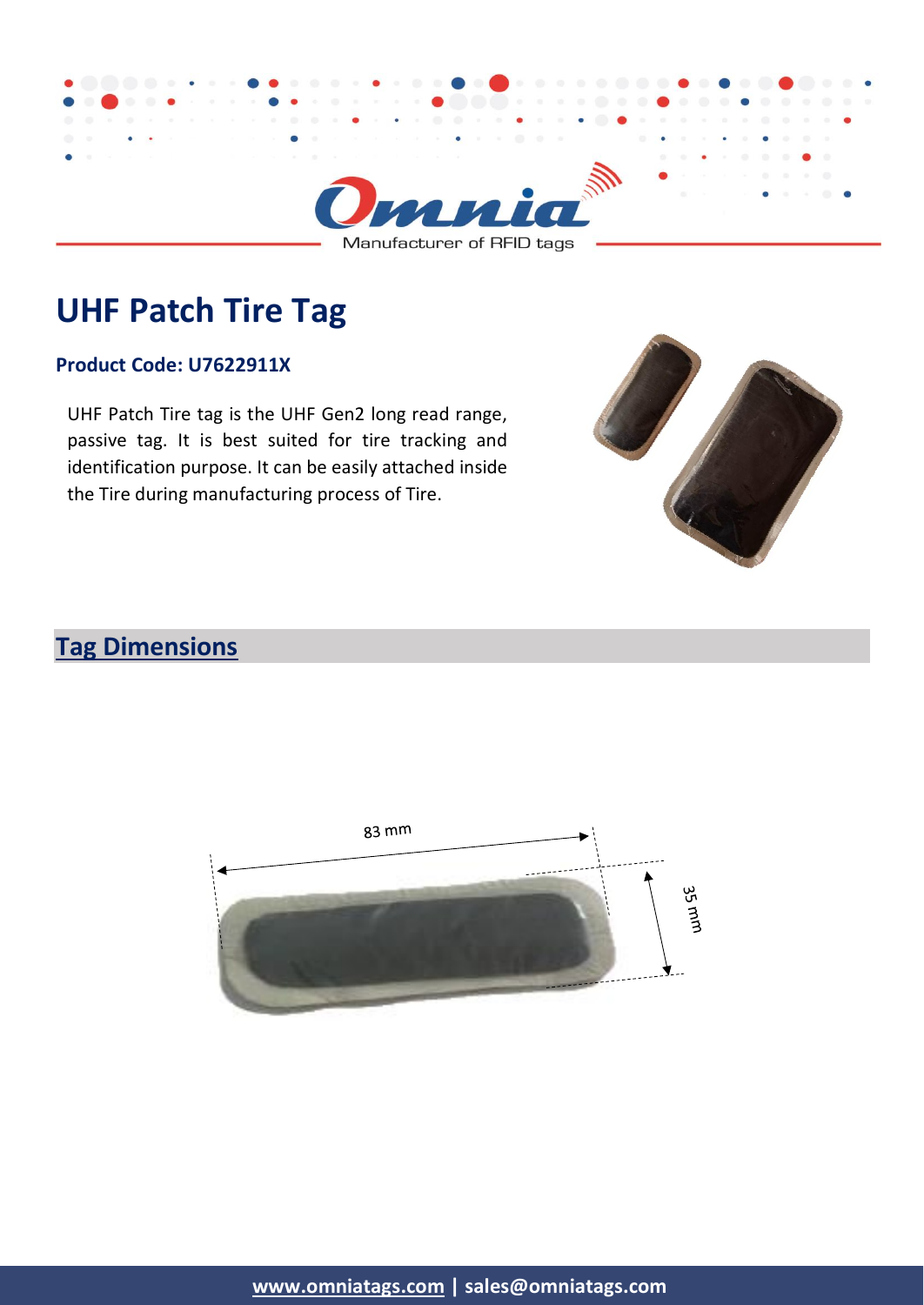| <b>Electrical Specifications</b>                           |                                      |                                                    |  |  |
|------------------------------------------------------------|--------------------------------------|----------------------------------------------------|--|--|
| Air Interface Protocol                                     |                                      | ISO/IEC 18000-6C, EPC Global C1G2                  |  |  |
| <b>Operational Frequency</b>                               | 860 - 960 MHz                        |                                                    |  |  |
| Chip                                                       | Alien Higgs-3                        |                                                    |  |  |
| <b>Memory Configuration</b>                                | EPC-96 bits, extendible to 480bits   |                                                    |  |  |
|                                                            | TID - 96 bits unalterable unique     |                                                    |  |  |
|                                                            | User memory - 512 bits               |                                                    |  |  |
|                                                            | Access password - 32 bits            |                                                    |  |  |
|                                                            | Kill password - 32 bits              |                                                    |  |  |
| Read Range*                                                | U7622911S                            | Up to 5.0 meter on Fixed Reader (83 x 35 x 3 mm)   |  |  |
|                                                            | U7622911L                            | Up to 5.0 meter on Fixed Reader (130 x 85 x3.2 mm) |  |  |
| Operating temperature                                      | -35 $^{\circ}$ C to +80 $^{\circ}$ C |                                                    |  |  |
| Storage temperature                                        | -40 $^{\circ}$ C to +85 $^{\circ}$ C |                                                    |  |  |
| Attachment***                                              | Self Adhesive                        |                                                    |  |  |
| Application surface                                        | <b>Tire</b>                          |                                                    |  |  |
| <b>Physical and Mechanical Specification</b>               |                                      |                                                    |  |  |
| <b>Dimensions</b>                                          | 83 x 35 x 3 mm / 130 x 85 x 3.2 mm   |                                                    |  |  |
| Material                                                   | Tire rubber                          |                                                    |  |  |
| Colour**                                                   | Black (Border Grey)                  |                                                    |  |  |
| <b>Quality Assurance</b>                                   | 100% reader tested                   |                                                    |  |  |
| <b>Chemical Resistance</b>                                 |                                      |                                                    |  |  |
| Resistant to continuous exposure to salt water for 2 hours |                                      |                                                    |  |  |
| Resistant to continuous exposure to motor oil for 2 hours  |                                      |                                                    |  |  |
| Additionally, abrasion resistant against HCL and IPA       |                                      |                                                    |  |  |